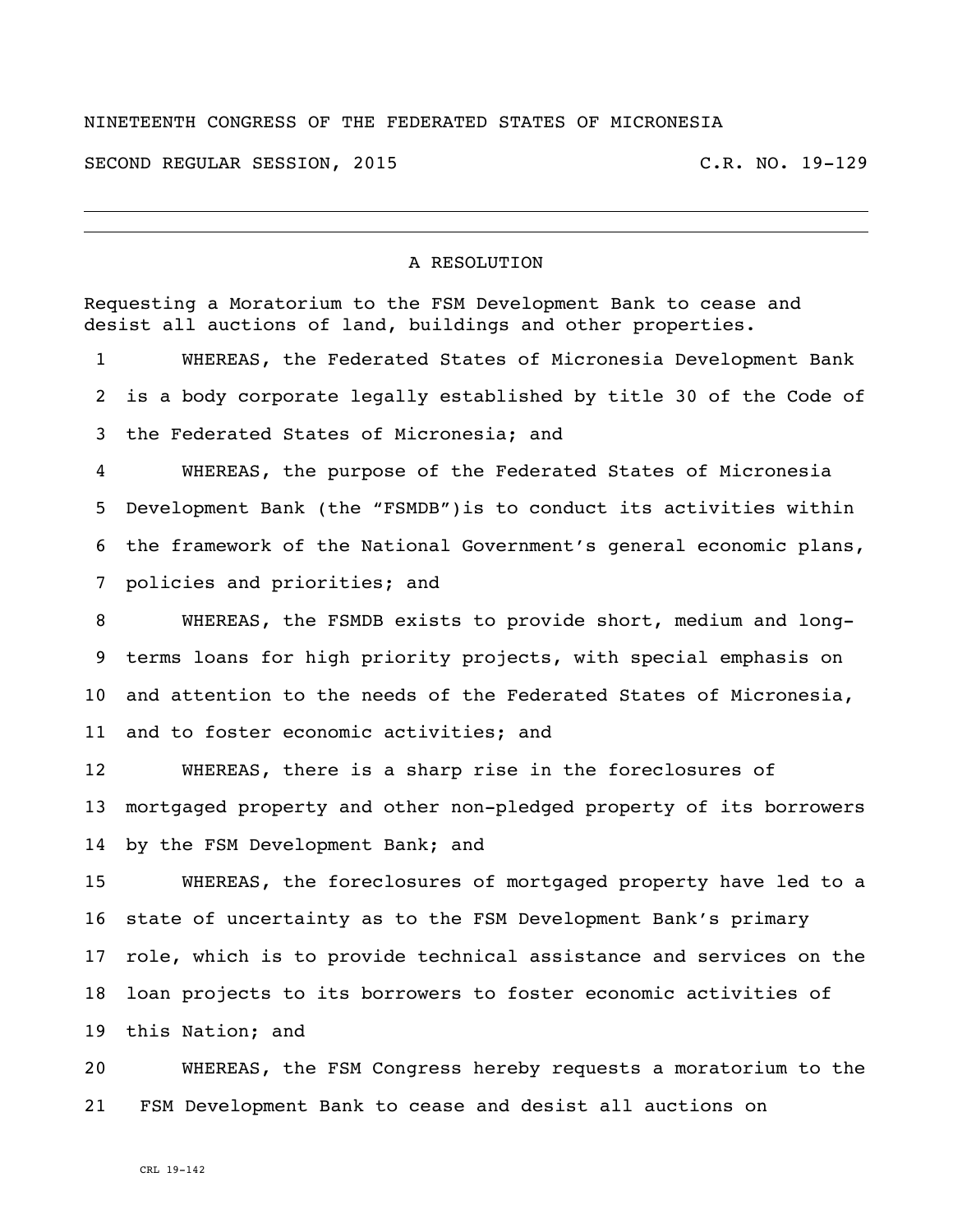mortgaged property until there is a re-examination of the FSM Development Bank's role pursuant to title 30 of the Code of the Federated States of Micronesia; now, therefore, BE IT RESOLVED by the Nineteenth Congress of the Federated States of Micronesia, Second Regular Session, 2015, that the FSM Congress requests a Moratorium to the FSMDB to cease and desist all auctions of land, buildings and other properties pending a Congressional review of its role pursuant to title 30 of the FSM Code; and